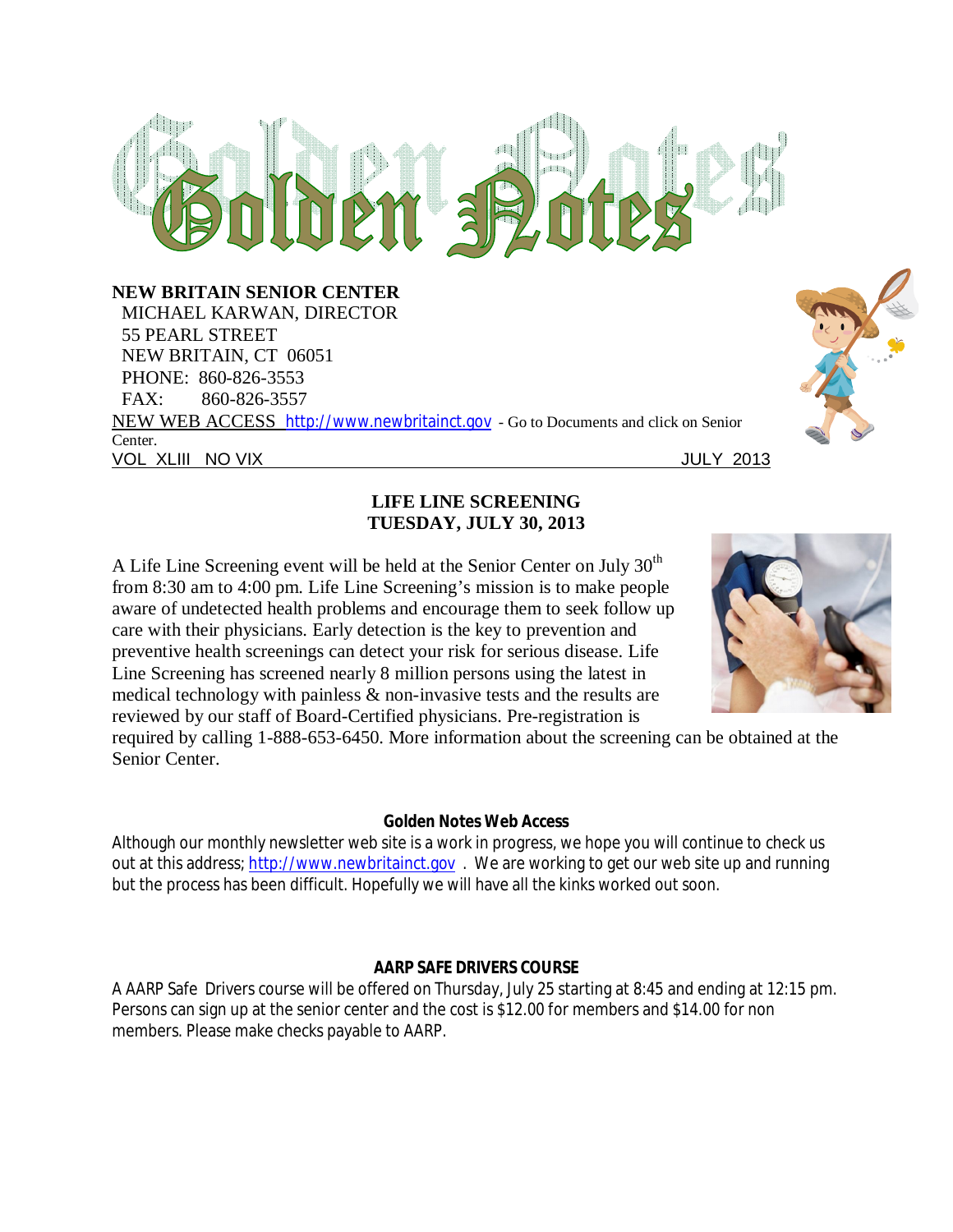CW Resources Senior Community Café

# **July Menu**

1% or Skim milk provided Margarine available

| <b>MENU ITEMS SUBJECT TO CHANGE</b>                                                                                               |                                                                                                                                                                          |                                                                                                           | <b>SUGGESTED DONATION</b>                                                                                              |                                                                                                                            |
|-----------------------------------------------------------------------------------------------------------------------------------|--------------------------------------------------------------------------------------------------------------------------------------------------------------------------|-----------------------------------------------------------------------------------------------------------|------------------------------------------------------------------------------------------------------------------------|----------------------------------------------------------------------------------------------------------------------------|
| <b>MONDAY</b>                                                                                                                     | <b>TUESDAY</b>                                                                                                                                                           | <b>WEDNESDAY</b>                                                                                          | <b>THURSDAY</b>                                                                                                        | <b>FRIDAY</b>                                                                                                              |
| 4th of July Luncheon 1<br>All Beef Long Dog<br>Macaroni Salad<br>Corn on the Cob<br>Ketchup and Mustard                           | $\overline{2}$<br>Grape Juice<br><b>Honey Mustard</b><br><b>Chicken Quarter</b><br>Succotash w/ Pimento<br>Capri Blend Veggies                                           | 3<br><b>BBQ Pork Ribs</b><br><b>BBQ Sauce</b><br><b>Red Beans and Rice</b><br>Spinach                     | 4                                                                                                                      | Pineapple Juice<br><b>Baked Lasagna</b><br>Romaine Salad<br><b>Italian Dressing</b>                                        |
| Long Dog Roll                                                                                                                     | Oatmeal Bread                                                                                                                                                            | <b>Corn Muffin</b>                                                                                        |                                                                                                                        | Italian Bread                                                                                                              |
| Lemon Italian Ice                                                                                                                 | <b>Chocolate Pudding</b>                                                                                                                                                 | Applesauce                                                                                                |                                                                                                                        | Tangerine                                                                                                                  |
| 8<br>Orange Juice<br>White Fish with<br><b>Dill Sauce</b><br><b>Black Beans and Corn</b><br>Scandinavian Vegetables               | 9<br><b>Roast Turkey</b><br><b>Turkey Gravy</b><br><b>Cranberry Stuffing</b><br>Peas<br><b>Cranberry Sauce</b>                                                           | 10<br>Chicken Scampi<br>Linguini<br>Broccoli w/ Red Pepper                                                | 11<br>Apple Juice<br>Sloppy Joe<br><b>Mashed Potatoes</b><br><b>Green Beans</b>                                        | 12<br><b>Minestrone Soup</b><br><b>Unsalted Crackers</b><br><b>Cheese Quiche</b><br><b>Buttered Beets</b>                  |
| 100% W.W. Bread                                                                                                                   | Dinner Roll                                                                                                                                                              | 12 Grain Bread                                                                                            | Hamburger Bun                                                                                                          | Pumpernickel Bread                                                                                                         |
| <b>Chocolate Chip Cookies</b>                                                                                                     | <b>Fruited Yogurt</b>                                                                                                                                                    | <b>Mandarin Oranges</b>                                                                                   | <b>Birthday Cake</b>                                                                                                   | Fresh Orange                                                                                                               |
| 15<br><b>Unbreaded Veal Cutlet</b><br><b>Picatta Sauce</b><br><b>Sweet Potato</b><br>California Blend Veggies<br><b>Rye Bread</b> | 16<br>Yankee Bean Soup<br><b>Unsalted Crackers</b><br>Eggplant Rolatini<br><b>Meat Sauce</b><br><b>Whipped Potates</b><br><b>Italian Blend Veggies</b><br>12 Grain Bread | 17<br>Canandian Ham Slice<br>with Pineapple Sauce<br><b>Herbed Stuffing</b><br>Carrots<br>Oat Bread       | 18<br>Steamed, Unbreaded<br><b>Lemony Fish</b><br><b>Rice Pilaf</b><br>Geneva Blend Veggies<br><b>Multigrain Bread</b> | 19<br><b>Cranberry Juice</b><br><b>Beef Stew</b><br>Egg Noodles<br><b>Garden Salad</b><br>Ranch Dressing<br><b>Biscuit</b> |
| Melon                                                                                                                             | Fresh Peach                                                                                                                                                              | <b>Fruit Cocktail</b>                                                                                     | Grapes                                                                                                                 | <b>Rice Pudding</b>                                                                                                        |
| 22<br>Grilled Orange Chicken<br><b>Orange Sauce</b><br><b>Mashed Potatoes</b><br><b>Winter Blend Veggies</b>                      | 23<br>Cranberry Juice<br><b>Turkey Noodle</b><br>Casserole with<br>Turkey, Noodles,<br>Mushrooms, Carrots.<br>and Peas<br><b>Tuscany Blend Veggies</b>                   | 24<br><b>Asian Beef Strips</b><br>with Ginger Sauce<br><b>Brown Rice</b><br><b>Oriental Blend Veggies</b> | 25<br><b>Hearty Vegetable Soup</b><br><b>Unsalted Crackers</b><br><b>Macaroni and Cheese</b><br>Scandinavian Veggies   | 26<br>Pulled Pork with<br><b>BBQ Sauce</b><br><b>Cornbread Stuffing</b><br><b>Capri Blend Veggies</b>                      |
| <b>Whole Wheat Bread</b>                                                                                                          | W.W. Dinner Roll                                                                                                                                                         | <b>Pumpernickel Bread</b>                                                                                 | 12 Grain Bread                                                                                                         | Sub Roll                                                                                                                   |
| Pears                                                                                                                             | <b>Boston Cream Pie</b>                                                                                                                                                  | Pineapple Chunks                                                                                          | <b>Fudge Brownie</b>                                                                                                   | Watermelon                                                                                                                 |
| 29<br>Eve of the Round<br>Mushroom Gravy<br><b>Baby Red Potatoes</b><br>Carrots                                                   | 30<br>Orange Juice<br>Pier 17 Fish<br><b>Sweet Potato Fries</b><br>Versaille Veggies<br><b>Tartar Sauce</b>                                                              | 31<br>Lazyman Stuffed<br>Cabbage<br><b>Tuscany Blend Veggies</b>                                          |                                                                                                                        |                                                                                                                            |
| <b>Rye Bread</b>                                                                                                                  | 12 Grain Bread                                                                                                                                                           | Multigrain Bread                                                                                          |                                                                                                                        |                                                                                                                            |
| Pineapple Chunks                                                                                                                  | Ice Cream Sandwich                                                                                                                                                       | Peach Cobbler                                                                                             |                                                                                                                        |                                                                                                                            |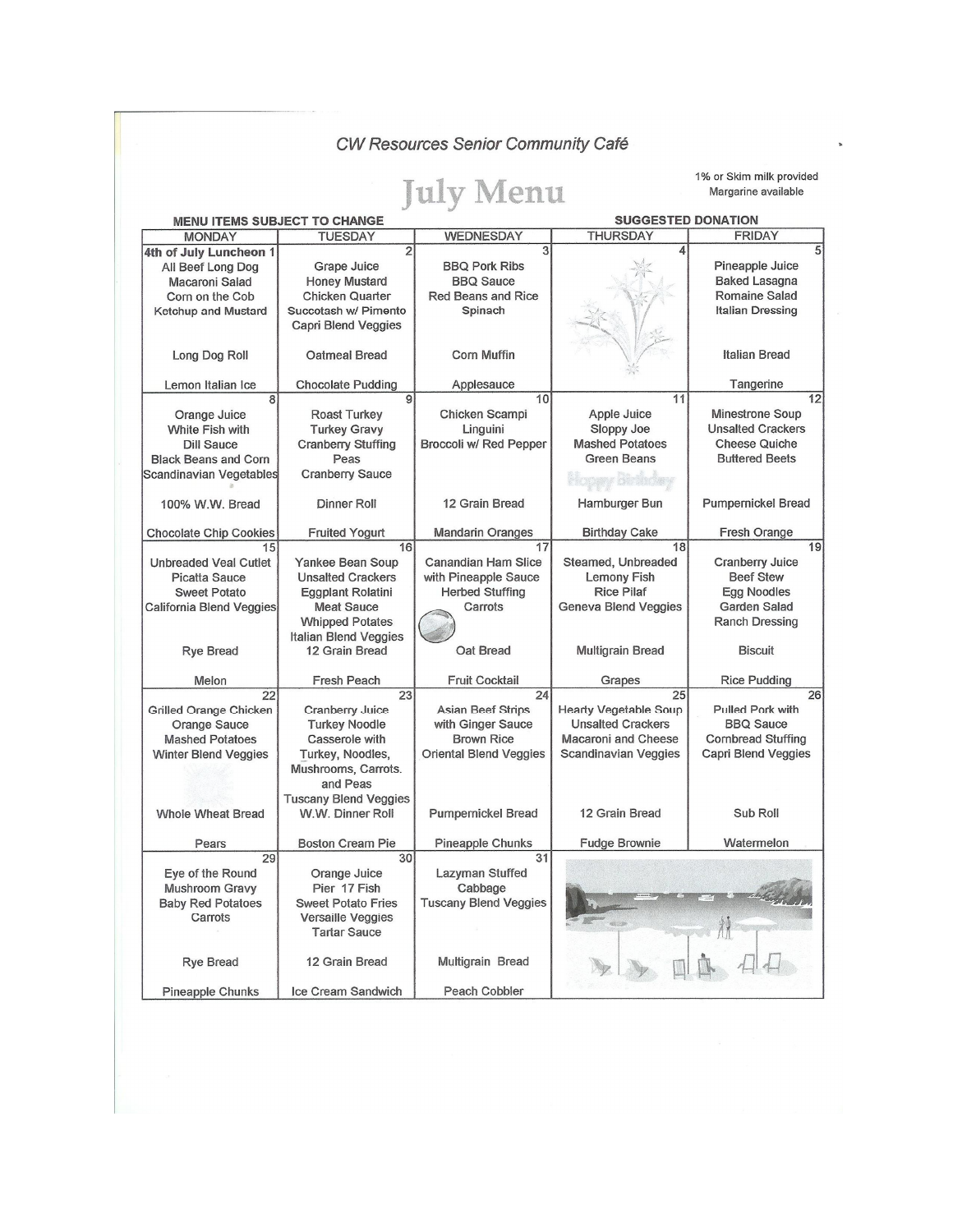#### **SERVICES BY APPOINTMENT DIAL-A-RIDE**

At least a 2-day notice is required for rides to the Senior Center, medical appointments, shopping and other destinations at any time within the month. Call 826-3555 for an appointment. **There is a suggested donation of \$1.50 each way.**

#### **MEDICARE/MEDICAL INSURANCE INFORMATION**

Person seeking help in filing Medicare claims or appeals, interpreting medical bills and assistance in making decisions concerning Medicare supplemental insurance can make an appointment with Senior Center Staff by calling the Center at 860 826-3553. Advice on Living Wills and how to deal with advance medical directives is also available.

#### **FROM THE NURSING DESK**

Have a happy and safe 4<sup>th</sup> of July. Make sure to stay hydrated and drink lots of fluids during the hot summer weather. Stay in the shade when outdoors, wear sun block and seek airconditioned areas.

On July 12 from 9 to 11:30 am, Dr. Kallor will be at the senior center conducting skin screenings. This is a good time to have skin issues checked out. Call the Health Department at 860 826-3464 to schedule an appointment. Skin screening

Currently, we are setting up informational health topic programs for the fall/winter period. If there are any specific topics you are interested in, please let us know and we will see what can be done.

The Nurse from the New Britain Health Department is available on MOST days to meet with members and evaluate/discuss health related issues. Blood pressures and some other screening are available so keep this great resource in mind and stop by and talk to our nurses.

#### **GOLDEN NOTES SUBSCRIPTIONS**

| <b>NAME</b>                                       | <b>DATE</b>                       |
|---------------------------------------------------|-----------------------------------|
| <b>STREET</b>                                     |                                   |
| <b>ADDRESS</b>                                    |                                   |
|                                                   |                                   |
|                                                   |                                   |
| Make checks payable to: NEW BRITAIN SENIOR CENTER |                                   |
| <b>Return to: GOLDEN NOTES</b>                    | Annual Fee: \$6.00 non refundable |
| <b>New Britain Senior Center</b>                  | Cash Check                        |
| 55 Pearl Street                                   | New Subscription                  |
| New Britain, CT 06051                             | Renewal                           |